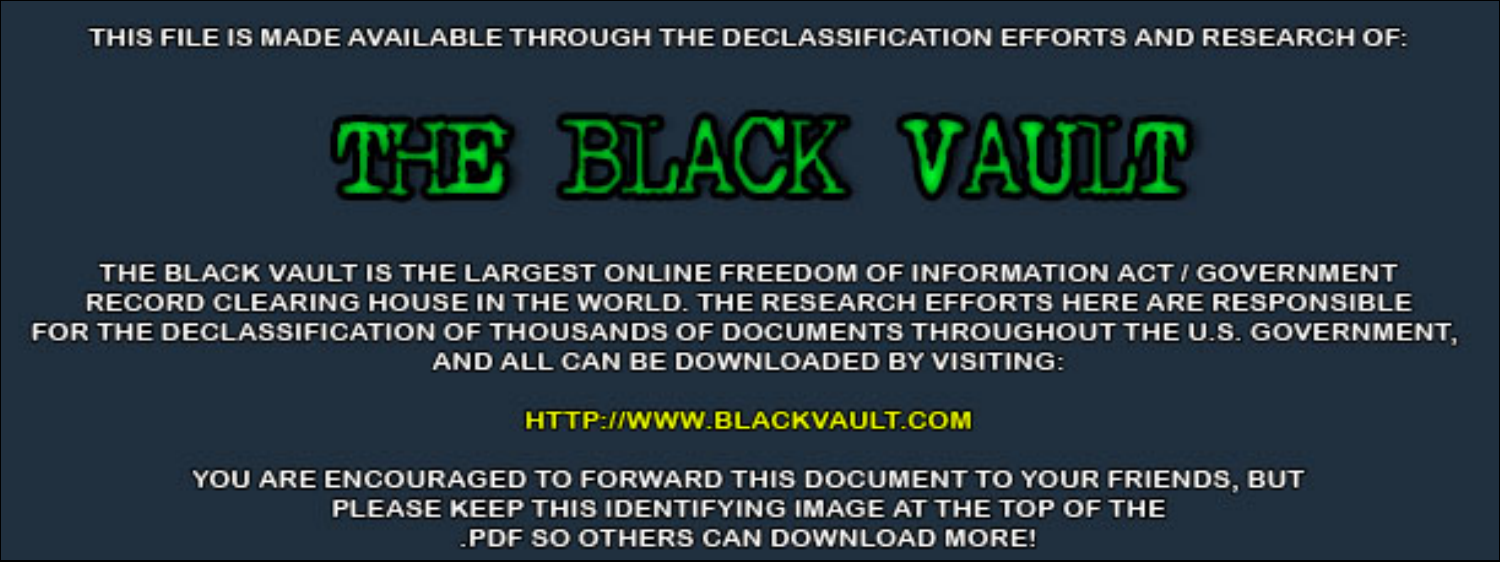# **Cryptologic Almanac 50th Anniversary Series**

## **The Creation of NSA - Part 2 of 3: AFSA**

(U) SYNOPSIS: After World War II, the Army and Navy cryptologic organizations sought to eliminate duplication of effort and surmount budget difficulties by forming a cooperative organization, the Joint Operating Plan. However, the JOP administrator did not have sufficient authority to achieve these goals.

(U) NOW, ON **WITH THE** STORY: In August 1948, believing that more economy had to be achieved in COMINT activities, the secretary of defense authorized a study on unifying the service cryptologic activities to cut costs. He convened a joint service board, headed by Rear Admiral Earl Stone, who lent his name to it.

(U) The Stone Board proved a rather contentious gathering, and even after two extensions of its deadline, it could do no more than agree to disagree. While the Army favored a new interservice COMINT agency, the Navy and the Air Force opposed it. The only possibility for the Stone Board was a split report.

(U) After Louis Johnson succeeded James Forrestal as SECDEF in 1949, the new secretary accepted the Army recommendation for a central COMINT agency and directed the Joint Chiefs of Staff to create the Armed Forces Security Agency (AFSA).

(U) After extensive discussions, the services agreed on Admiral Earl J. Stone. Admiral Stone formally assumed his duties as DIRAFSA on 15 July. Early on, he decided that, insofar as practicable, COMINT activities would be concentrated at the Army's Arlington Hall Station, COMSEC at the Navy Communications Station, and research and development activities divided between them.

(U) The nonmilitary departments with an interest in COMINT, primarily the State Department and CIA, were displeased with what looked to them like an attempt by the military to set up a closed shop, but had little recourse, since the services controlled all COMINT production assets.

(U) AFSA maintained the high standards in cryptology that had characterized the wartime effort. It produced good intelligence on a wide range of targets. As with the JOP, whatever else it did, the enforced interservice cooperation under AFSA gave the services valuable experience in joint operations, which then had little precedent, and helped develop